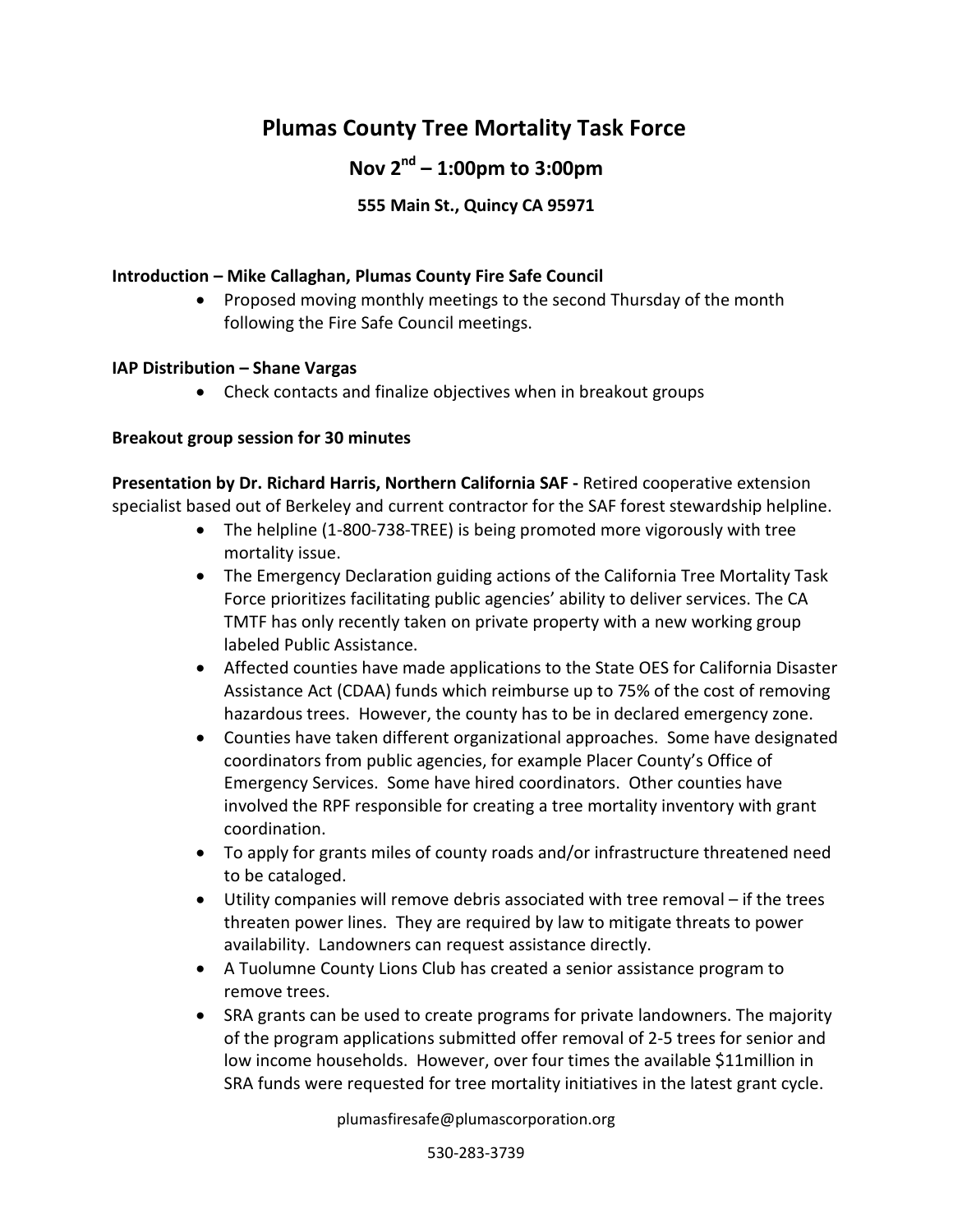- With a lack of commercial market, limitations to technical advice available, and potential issues with homeowners insurances - private landowners are bearing the brunt of the burden.
- The issue is not just bark beetles. Species other than pine are being affected. Several background mortality agents have become more prevalent because of the drought stress.
- The question remains, when this wave of mortality subsides, what do we do with material and how do we re-forest?
- While it's not the first time or place that mortality has occurred, the unique factors in this situation are the elevated temperatures and extended drought. As a result, Sierra counties will be forever changed.

## **Discussion**

*Are there any other funding sources that have been tapped to clear dead trees such as NRCS, RAC, or Prop 1? (John Sheehan)* Richard – Certainly people are looking into different funding sources, hasn't heard of anyone securing these funds. It would be wonderful if the federal government weighed in and FEMA funds became available. *Have you heard of anyone using the new carbon funding? (John S.)* Richard – Carbon funds are generally used for reforestation and if these grant opportunities come through CAL FIRE again, they will be for reforestation.

*Are there multiple counties using the Lions Club model? (Sue McCourt)* Richard – Some counties' clubs may have applied for SRA funds – unsure.

**Presentation by John Heissenbuttel, Amador County Fire Safe Council -** Through Amador Calaveras Consensus group became involved in Tree Mortality issue.

• CDAA application basics:

Form a planning team. Amador County followed Tuolumne's template and created a core group. Two Board of Supervisors members volunteered to head TMTF planning. The County BOS needs to make Declaration of Emergency that is renewed each month. There needs to an estimate of the number of hazard trees established. Survey methodology for Amador County provided in handout. Drive a certain percentage of county roads and catalog hazard trees. Submit report to BOS – also provided in a handout.

Make a statement to Cal OES. Representative Peter Crase has been an excellent resource for Amador County.

CDAA grant requires a 25% match which difficult for many foothill counties

## **Discussion**

*What is the difference between the 10 declared counties and those initiating efforts now? Will we be given any priority for assistance considering the crisis to the south? (John S.)* John H. – Cal OES encouraged Amador County to get involved early. Plumas County should to do the same in preparation.

plumasfiresafe@plumascorporation.org

530-283-3739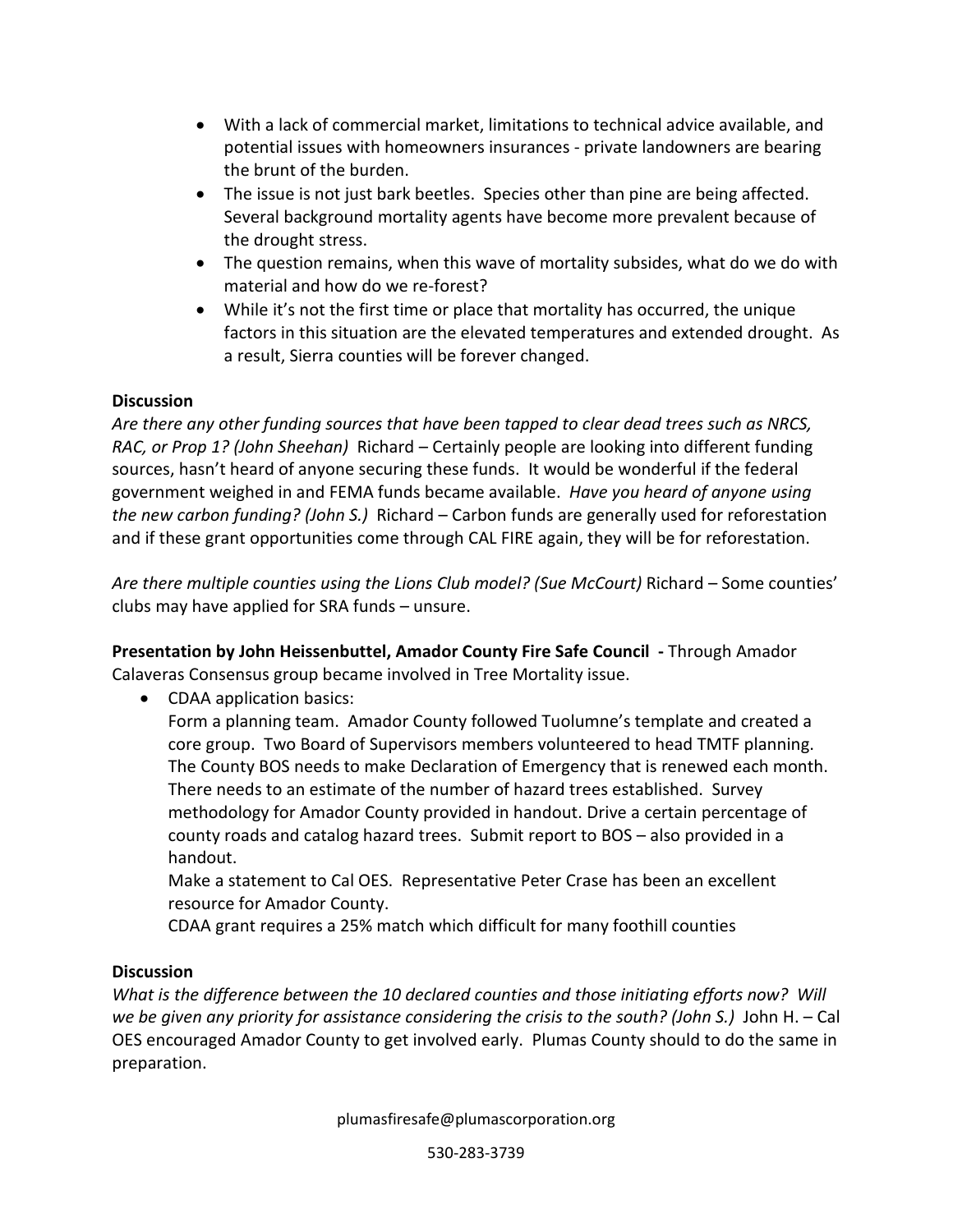*Do we have the most recent mortality information? (Sue)* Ryan Tompkins – The information currently available is from this spring. The most recent flight data is still being discussed at the Washington level. *Will the USFS continue their role in this regard? (John S*.) Ryan – Yes, it is part of the Forest Service's annual program and has been done for a long time.

## **Working Group Reports**

Resource Allocation and Funding:

- Objective 1: Determine the existing sources of funding and resources to implement Plumas County TMTF efforts - Asked Lynn Campbell to put together a broad list of grant sources, annotated with how they can be applied to tree mortality.
- Objective 3: Create a list of available labor equipment and contractors Scott Rosikiewicz will look at Cal LTOs for the area. Group will then add arborists and RPFs.
- Objective 5A: Coordination with Mapping group to get an inventory of existing conditions – will rely on the annual mapping by the Forest Service. Lynn has map from Butte's inventory, which was used to identify priority areas.
- Objective 3 & 5C: Coordination with Materials group to find funding resources to enhance disposal opportunities. Questions exist: What access do we have to a chipper, air curtain burner, etc, and what is needed for them to operate?
- Objective 7: Find a webpage Website creation is part of Public Outreach objectives. Links to the TMTF should be available on various other sites.
- Objective 8: 2480 Passed, considers forests as infrastructure, which could open up grant sources.

Public Outreach and Information:

- Consolidated objectives to
- Outlining tasks in a Communication Plan
- Materials and links need to be evaluated in order to decide what to incorporate in our website, etc.
- Mike Yost to review existing Cal Fire Q&As for Plumas County
- Will need information from other groups
- May pursue additional meetings outside of formalized meetings
- Leah Wills recommended taking TMTF issues to Board of Supervisor's public comment period

Mapping and Data Collection:

- Will compile mapping efforts of mortality and risk with a field verification component
- Question of what do we do with that data? Create progression maps and maps to inform TMTF decisions.

Materials Storage, Disposal and Utilization:

• Primarily focused on collection site criteria.

plumasfiresafe@plumascorporation.org